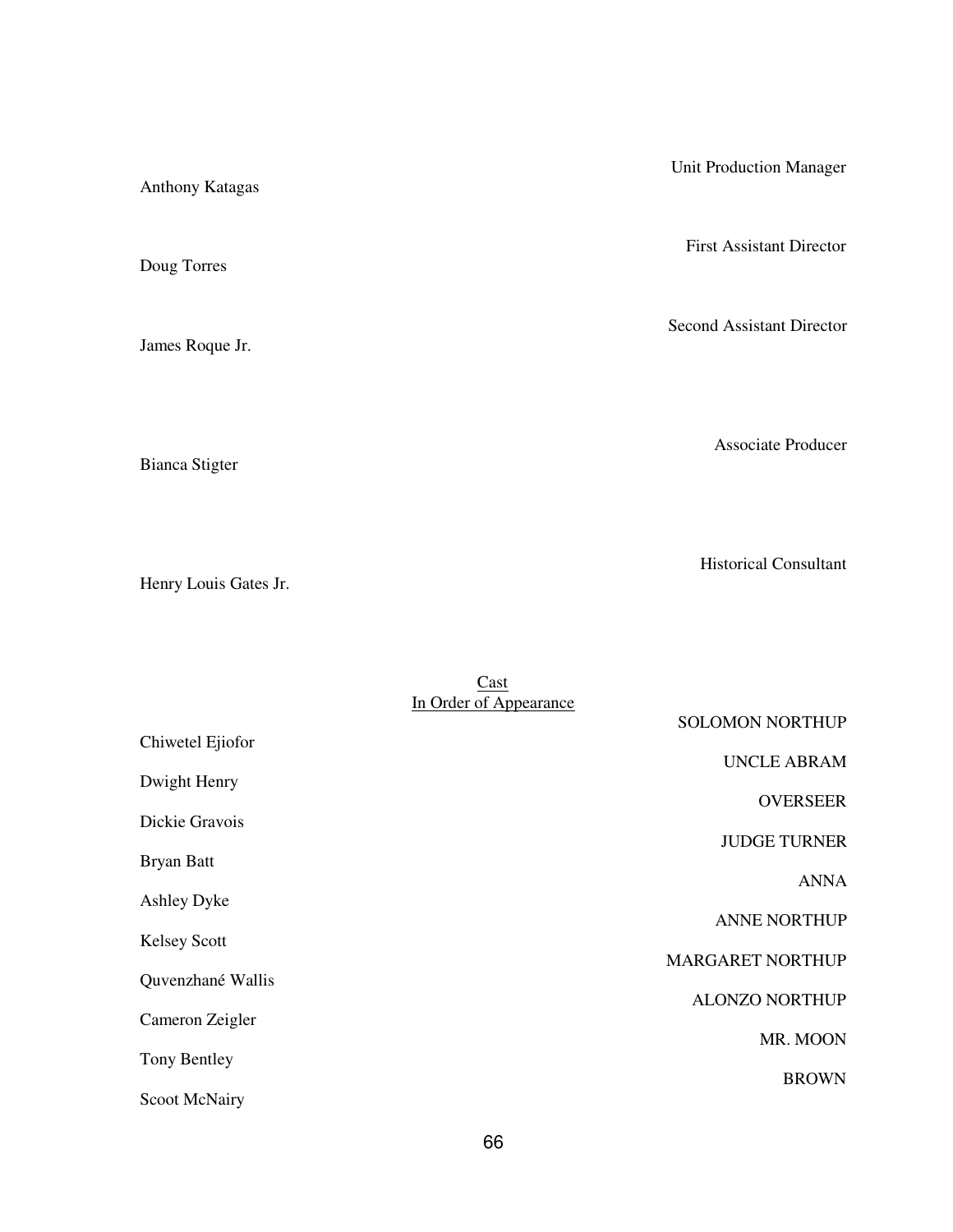|                             | <b>HAMILTON</b>      |
|-----------------------------|----------------------|
| Taran Killam                | <b>BURCH</b>         |
| <b>Christopher Berry</b>    | <b>RADBURN</b>       |
| <b>Bill Camp</b>            | <b>RANDALL</b>       |
| Mister Mackey Jr.           | <b>CLEMENS</b>       |
| Chris Chalk                 |                      |
| Craig Tate                  | <b>JOHN</b>          |
| Adepero Oduye               | <b>ELIZA</b>         |
| Storm Reid                  | <b>EMILY</b>         |
| Tom Proctor                 | <b>BIDDEE</b>        |
| Marc Macaulay               | <b>CAPTAIN</b>       |
| Vivian Fleming-Alvarez      | MULATTO WOMAN        |
| Michael Kenneth Williams    | <b>ROBERT</b>        |
| Douglas M. Griffin          | <b>SAILOR</b>        |
| John McConnell              | <b>JONUS RAY</b>     |
| Marcus Lyle Brown           | <b>JASPER</b>        |
| Richard Holden              | <b>FITZGERALD</b>    |
| Rob Steinberg               | <b>PARKER</b>        |
| Paul Giamatti               | <b>FREEMAN</b>       |
| Anwan Glover                | <b>CAPE</b>          |
|                             | <b>FORD</b>          |
| <b>Benedict Cumberbatch</b> | <b>BUYER</b>         |
| J.C. Victor                 | <b>MISTRESS FORD</b> |
| Liza J. Bennett             | <b>RACHEL</b>        |
| Nicole Collins              | <b>CHAPIN</b>        |
| JD Evermore                 | <b>TIBEATS</b>       |
| Paul Dano                   | <b>EDWIN EPPS</b>    |
|                             |                      |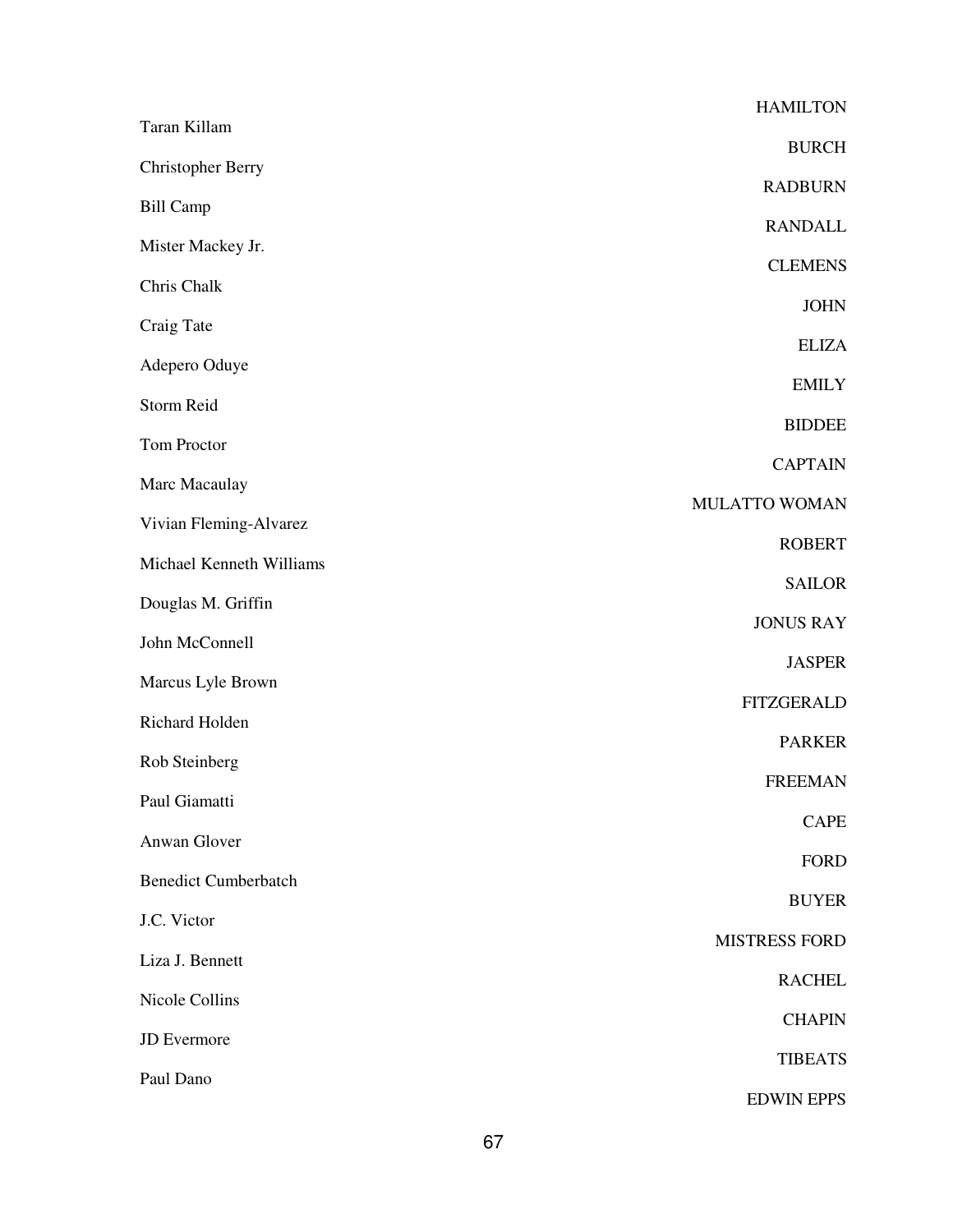| Michael Fassbender    |               |                                 |
|-----------------------|---------------|---------------------------------|
| Sarah Paulson         |               | <b>MISTRESS EPPS</b>            |
| Lupita Nyong'o        |               | <b>PATSEY</b>                   |
| Andy Dylan            |               | <b>TREACH</b>                   |
| Deneen D. Tyler       |               | <b>PHEBE</b>                    |
| Mustafa Harris        |               | <b>SAM</b>                      |
| <b>Gregory Bright</b> |               | <b>EDWARD</b>                   |
| <b>Austin Purnell</b> |               | <b>BOB</b>                      |
| Thomas Francis Murphy |               | <b>PATROLLER</b>                |
| <b>Andre Shanks</b>   |               | VICTIM 1                        |
| Kelvin Harrison       |               | VICTIM <sub>2</sub>             |
| Scott M. Jefferson    |               | <b>MASTER SHAW</b>              |
| Alfre Woodard         |               | <b>MISTRESS SHAW</b>            |
| Isaiah Jackson        |               | <b>ZACHARY</b>                  |
| Garret Dillahunt      |               | <b>ARMSBY</b>                   |
| Topsy Chapman         |               | SLAVE SPIRITUAL SINGER 1        |
| Devin Maurice Evans   |               | <b>SLAVE SPIRITUAL SINGER 2</b> |
| <b>Brad Pitt</b>      |               | <b>BASS</b>                     |
| <b>Jay Huguley</b>    |               | <b>SHERIFF</b>                  |
| Devyn A. Tyler        |               | <b>MARGARET NORTHUP (adult)</b> |
| Willo Jean-Baptiste   |               | MARGARET'S HUSBAND              |
|                       | <b>Stunts</b> |                                 |
| Andy Dylan            |               | STUNT COORDINATORS              |
| Steven Ritzi          |               |                                 |
| Lex Geddings          |               | STUNT PERFORMERS                |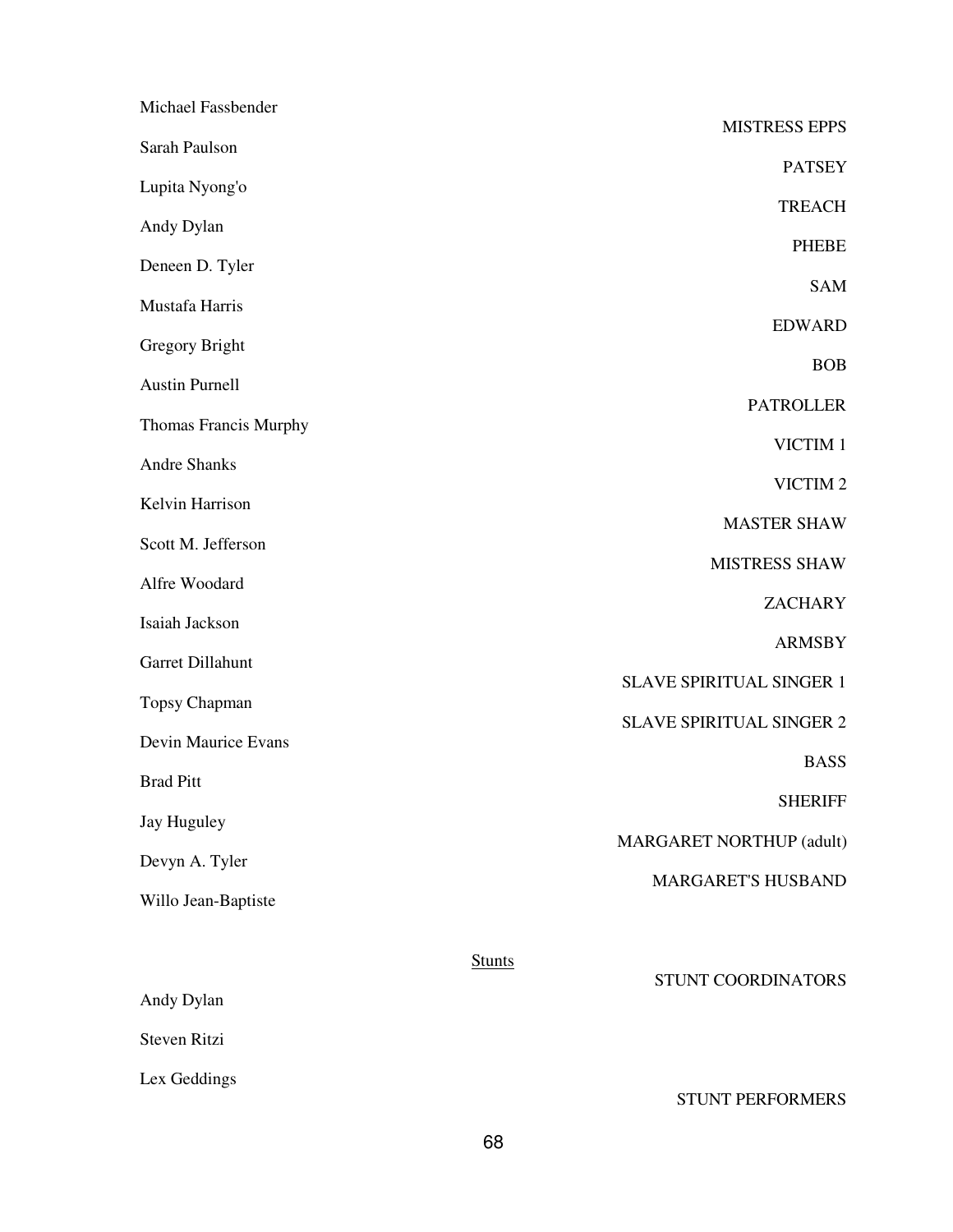| Kortney T. Manns        |             |                        |
|-------------------------|-------------|------------------------|
| Dother Sykes IV         |             |                        |
| Michael Ortiz           |             |                        |
| Jason Ament             |             |                        |
| Nicoye Banks            |             |                        |
| Tiffany Jackson Billiot |             |                        |
| Christian J. Fletcher   |             |                        |
| Kerry Rossall           |             |                        |
| Sean Paul Braud         |             |                        |
| John Zimmerman          |             |                        |
| Chris Bryant            |             |                        |
| Chris Fanguy            |             |                        |
| Thirl R. Haston         |             |                        |
| Alan D'Antoni           |             |                        |
| Jeff Galpin             |             |                        |
| Tim Bell                |             |                        |
| Aaron Williamson        |             |                        |
| Nicholas Britell        |             | Additional Music by    |
| Tim Fain                |             | Violin Performances by |
| Alissa M. Kantrow       | <b>Crew</b> | Production Supervisor  |
| Sean Bobbitt, BSC       |             | Camera Operator        |
|                         |             | First Assistant Camera |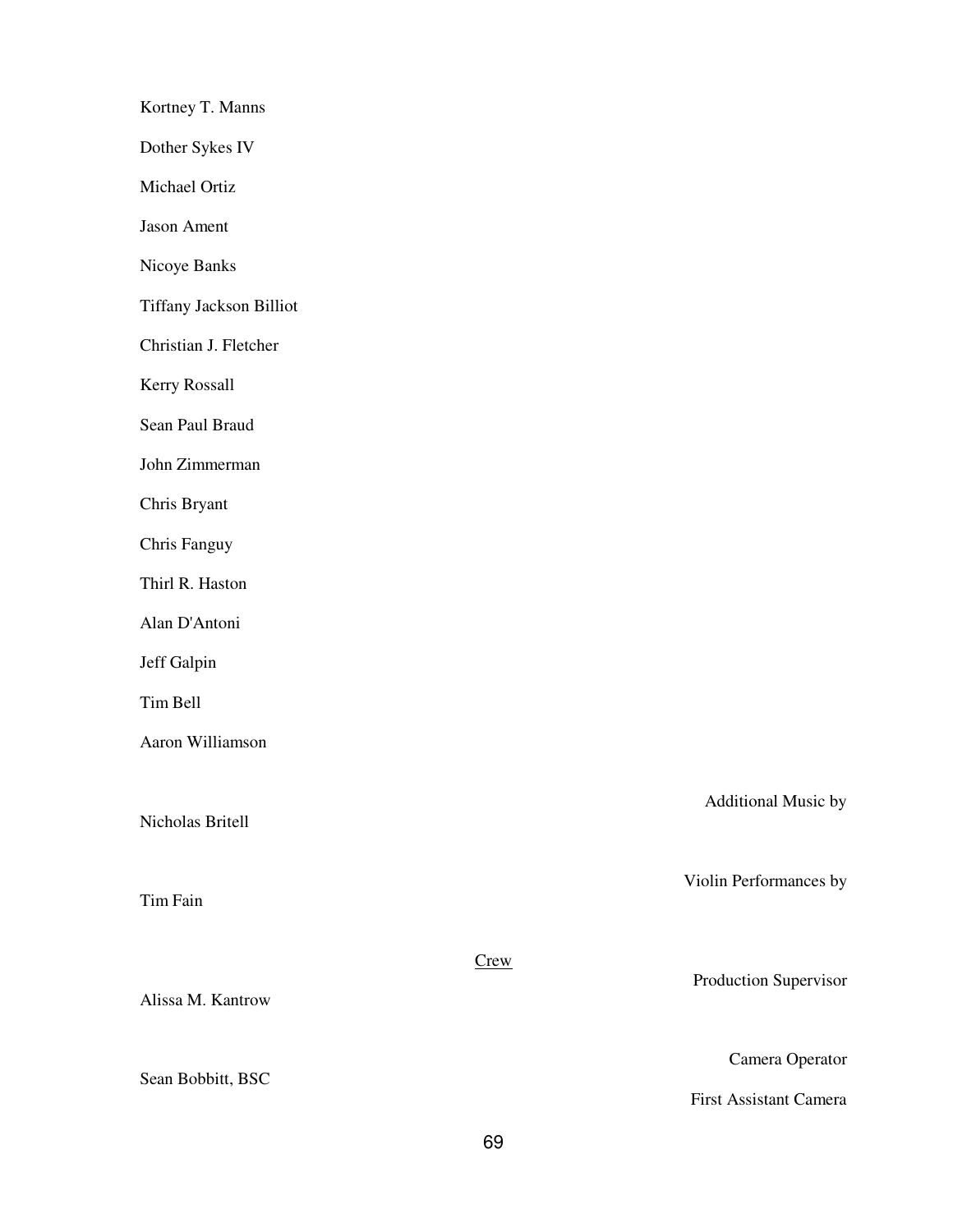| <b>Brett Walters</b>                |                                       |
|-------------------------------------|---------------------------------------|
| Matt Gaumer                         | Second Assistant Camera               |
| <b>Melanie Gates</b>                | Film Loader                           |
| Jaap Buitendijk                     | Still Photographers                   |
| Francois Duhamel                    |                                       |
| Darren Wallace                      | Camera Intern                         |
| Victor Brunette                     | Video Playback                        |
| Larry McConkey<br>Andy Shuttleworth | <b>Steadicam Operators</b>            |
| James Masi                          | Post Production Supervisor            |
| Javier Marcheselli                  | <b>First Assistant Editor</b>         |
|                                     | <b>Post Production Assistant</b>      |
| Jeremy Edwards<br>Mieneke Kramer    | Post Production Assistant - Amsterdam |
| Eva Z. Cabrera                      | Script Supervisor                     |
|                                     |                                       |
| Kirk Francis, CAS                   | Production Sound Mixer                |
| Robert Jackson                      | <b>Boom Operator</b>                  |
| Chris Welcker                       | Second Unit Sound Mixer               |
|                                     |                                       |
| T. Nick Leon                        | Key Grip                              |
| Lee McLemore                        | Best Boy Grip                         |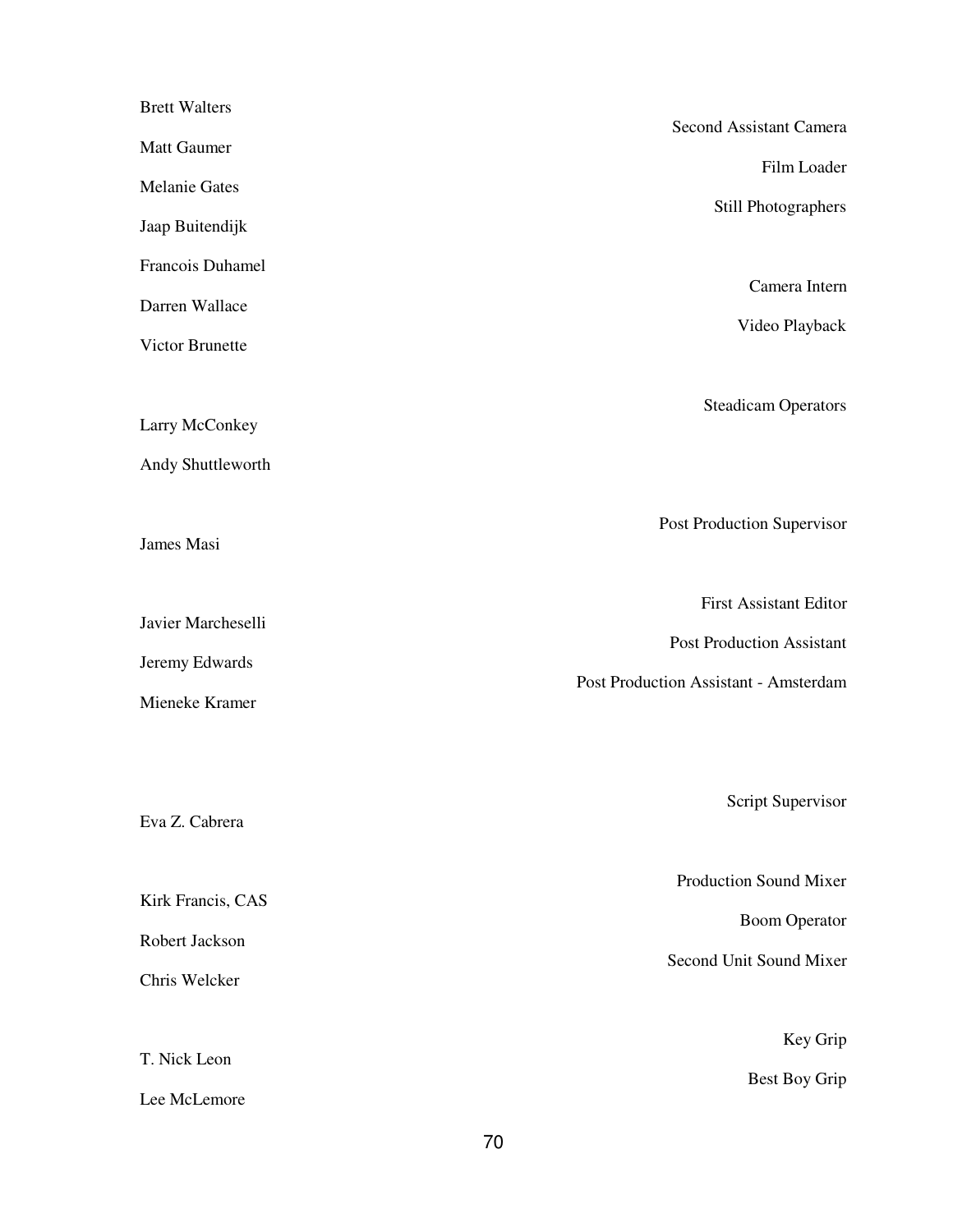|                         | Dolly Grip                              |
|-------------------------|-----------------------------------------|
| Joe Cassano             | Grips                                   |
| Chip Bryson             |                                         |
| R. Scott Lebell         |                                         |
| Rachel S. Perlis        |                                         |
| <b>Richard Ramee</b>    |                                         |
| Marvin Thomas White     |                                         |
|                         | Key Rigging Grip                        |
| Frankie Jones           | Best Boy Rigging Grip                   |
| Scott Calcagno          | <b>Rigging Grip</b>                     |
| Eric DePoorter          |                                         |
|                         | Gaffer                                  |
| Michael B. McLaughlin   |                                         |
| Erskin Mitchell         | <b>Best Boy Electric</b>                |
| Mike "Chewie" Pappas    | Genny Operator                          |
| Mark Davis              | Electricians                            |
| <b>Byron Marigny</b>    |                                         |
| <b>Scott Morrison</b>   |                                         |
|                         |                                         |
| Victor Keatley          | <b>Rigging Gaffer</b>                   |
| Brad "Meaux" Gremillion | Best Boy Rigging Gaffer                 |
|                         |                                         |
| Ruth Kesler             | <b>Production Coordinator</b>           |
| Sara Denson             | <b>Assistant Production Coordinator</b> |
| Natalie Borlaug         | <b>Travel Coordinator</b>               |
| <b>Emilie Staat</b>     | Production Secretary                    |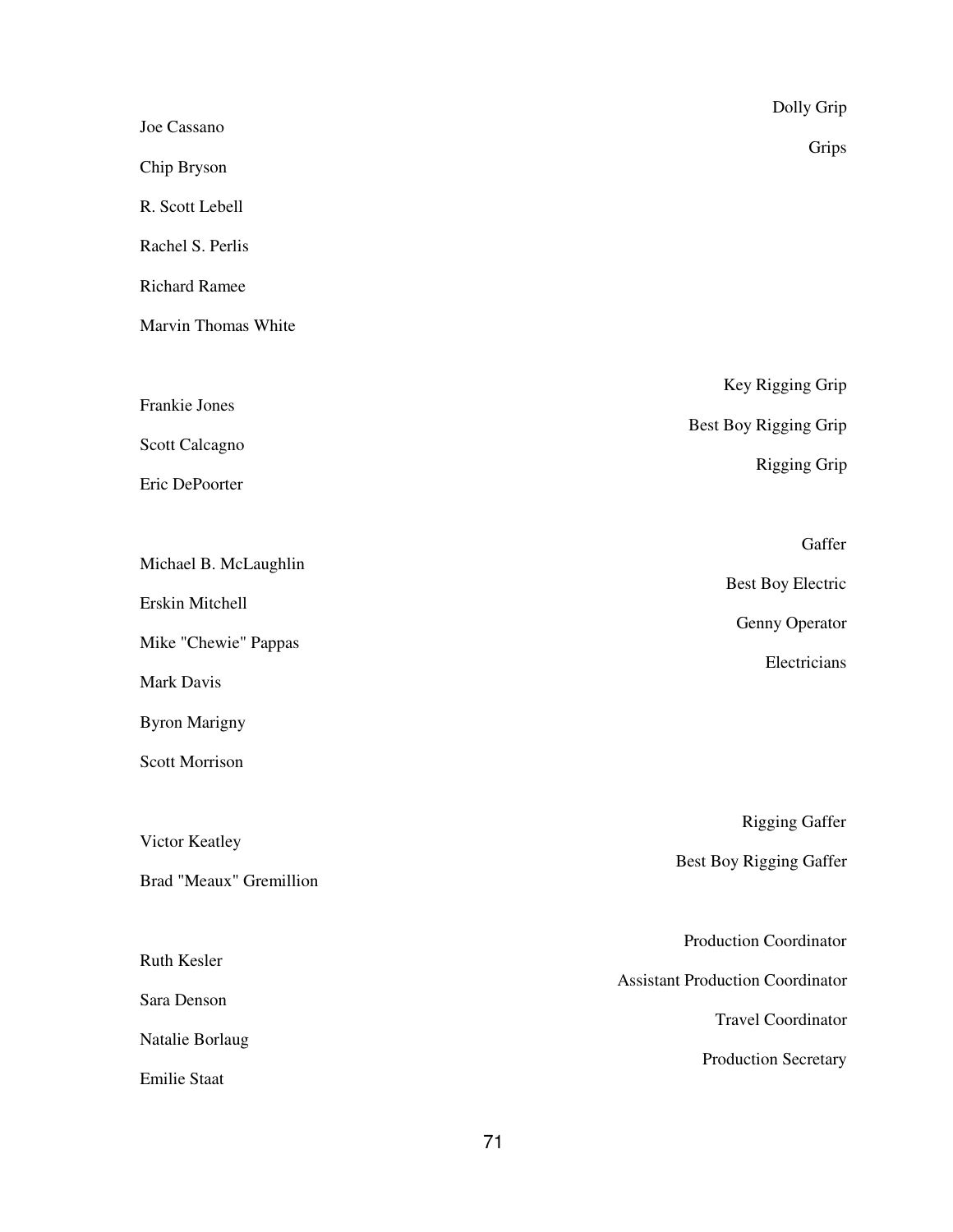| Dennis Ray Mitchell  | <b>Office Production Assistants</b> |
|----------------------|-------------------------------------|
| Max Segal            |                                     |
|                      |                                     |
| David Stein          | Art Director                        |
| Alice Baker          | Set Decorator                       |
|                      | Set Designers                       |
| Matthew Gatlin       |                                     |
| Walter Schneider     |                                     |
| Carl Sprague         |                                     |
| Jim Wallis           |                                     |
| Carl Counts          | Art Department Coordinator          |
| Leia Verner          | Art Department Production Assistant |
|                      | <b>Set Dressing Buyer</b>           |
| <b>Grahme Perez</b>  | <b>Additional Buyer</b>             |
| Jill Broadfoot       | Leadman                             |
| Michael A. Johnson   | On Set Dresser                      |
| Alixandra Petrovich  | <b>Set Dressers</b>                 |
| Kenneth Chauvin      |                                     |
| Walt Dickerson       |                                     |
| Shelly Moore Sanchez |                                     |
| Zachary Dickerson    |                                     |
| Gregg Harney         |                                     |
| Joie Todd Kerns      |                                     |
| J. Michelle Lacayo   |                                     |
| Kevin C. Lang        |                                     |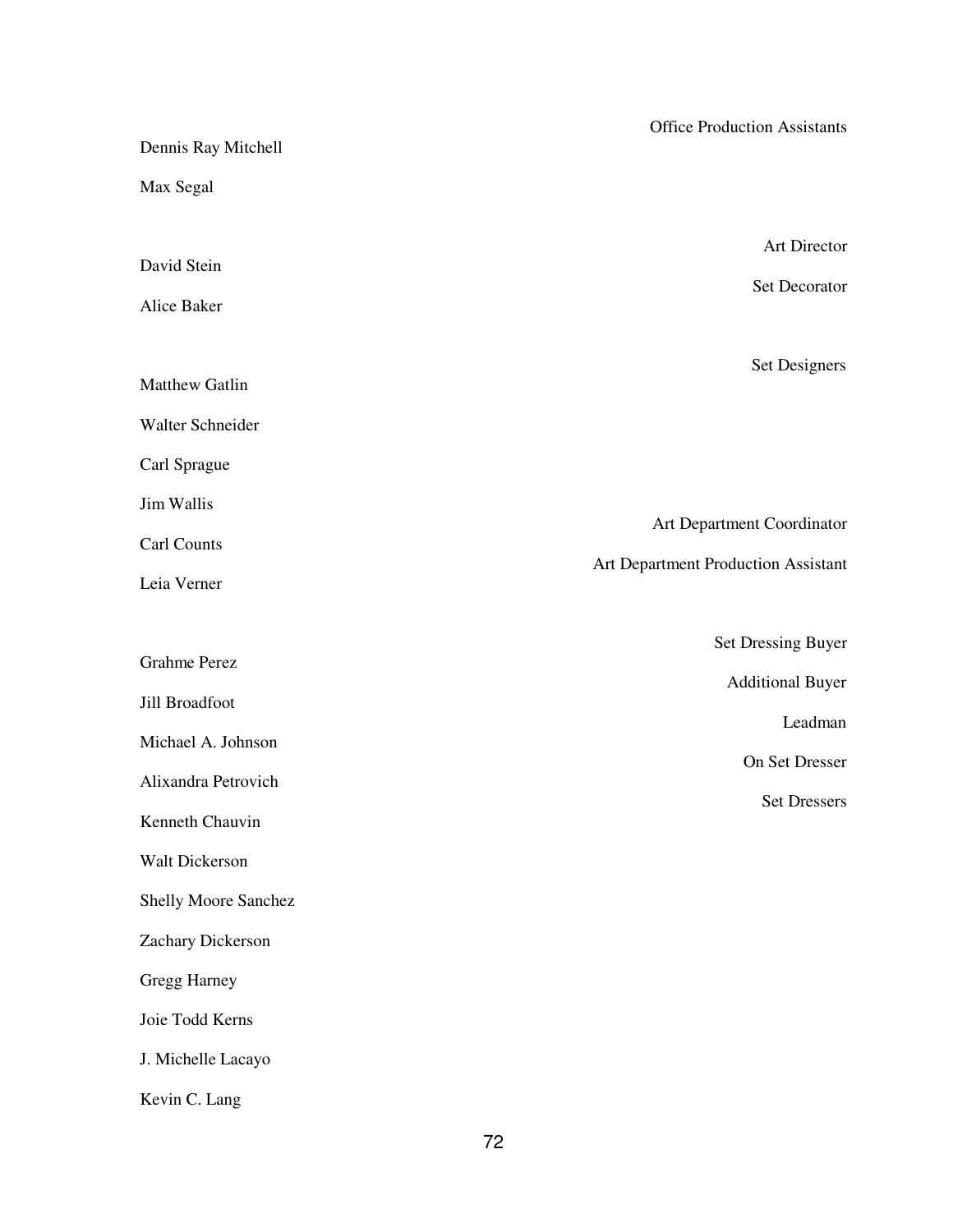## Erik Malkovich

Siobhan O'Brien

Gordon Thomas

| Rob Joy               | <i><u><b>OILLISPLISOIIS</b></u></i> |
|-----------------------|-------------------------------------|
| Nick Rippon           |                                     |
| Russell Doyle         |                                     |
| Jason Ament           |                                     |
| Rick Andreotta        |                                     |
| Natalie Natell        |                                     |
|                       | <b>Property Master</b>              |
| Michael S. Martin     | <b>Assistant Property Master</b>    |
| Jorin Ostroska        | <b>Property Assistant</b>           |
| Heather Korman        |                                     |
|                       | Violin Instructor                   |
| Anne C. Hibbs Diel    | Dialect Coach                       |
| Michael Buster        | Animal Coordinator                  |
| Sid Yost              | Animal Wrangler                     |
| Craig Carter          |                                     |
|                       | <b>Construction Coordinator</b>     |
| David Rotondo         | General Foreman                     |
| Thomas C. Sola        | <b>Construction Foremen</b>         |
| David Henry Buck      |                                     |
| <b>Dudley Merritt</b> | <b>Location Foreman</b>             |
| Erik Van Haaren       |                                     |
|                       | Gangbosses                          |

#### Greenspersons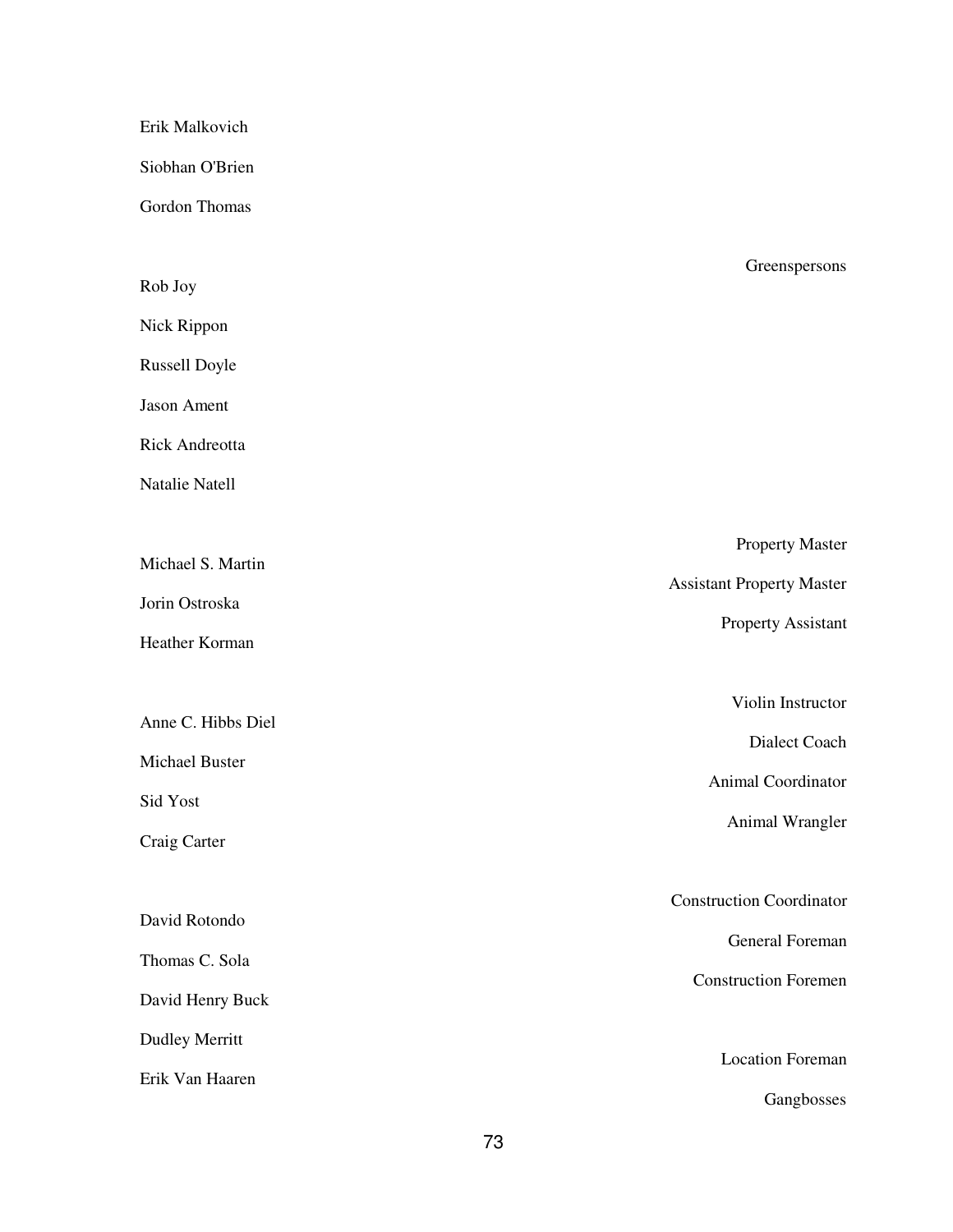Jason Allard

| Mark A. Digiantommaso    | <b>Construction Production Assistant</b> |  |
|--------------------------|------------------------------------------|--|
| Sam Rotondo              |                                          |  |
|                          |                                          |  |
| Douglas Cluff            | Charge Scenic                            |  |
| Dan Joy                  | Scenic Foreman                           |  |
| Ed Rezendes              | Paint Foreman                            |  |
| Victoria Erny-St. Pierre | On Set Painter                           |  |
| <b>Taylor Weeks</b>      | Scenic Artists                           |  |
| Jude Erny                |                                          |  |
|                          |                                          |  |
| Daphne A. Guichard       | Medic                                    |  |
| Paul Fraser              | <b>Construction Medic</b>                |  |
|                          |                                          |  |
| Patrick Wiley            | <b>Assistant Costume Designer</b>        |  |
| Andree Fortier           | <b>Costume Supervisor</b>                |  |
| Aaron P. Mastin          | Key Costumer                             |  |
| Dena Matranga            | Key Set Costumer                         |  |
| Julie Ann Ebel           | Costumers                                |  |
| Megan C. Richardson      |                                          |  |
| Shonta T. McCray         |                                          |  |
| Joni M. Huth             | Costume Shop Supervisor                  |  |
| Scott T. Coppock         | Ager/Dyer                                |  |
| Jade Brandt              | <b>Tailors</b>                           |  |
| Brandon P. Watson        |                                          |  |
| Constadina Homayuni      | <b>Costume Production Assistants</b>     |  |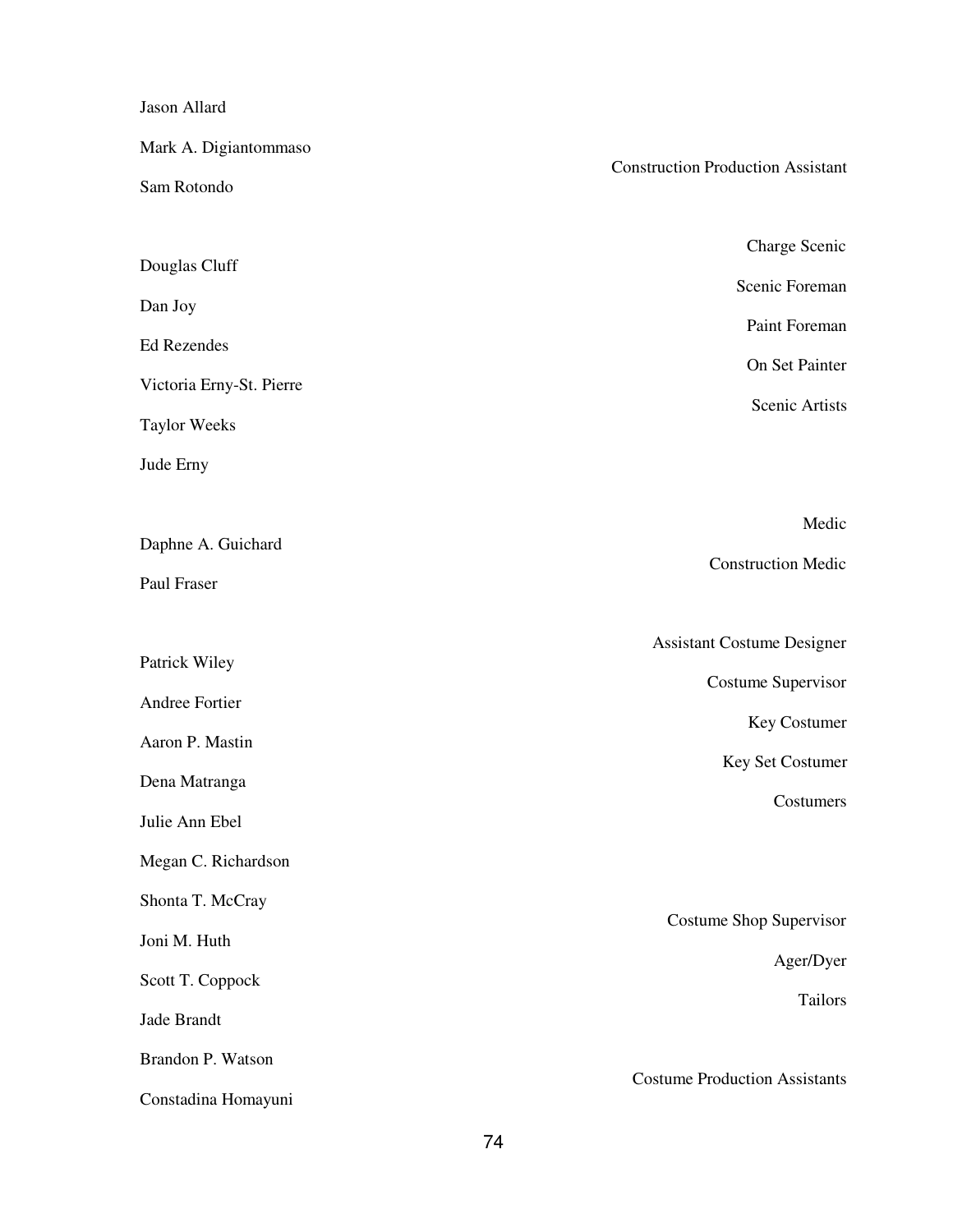# Laura Sumich

|                       | Department Head Make-Up                               |
|-----------------------|-------------------------------------------------------|
| Ma Kalaadevi Ananda   | Key Make-Up Artist                                    |
| Nick London           | Make-Up Artist                                        |
| Denise Pugh-Ruiz      | Make-Up Artist                                        |
| Nikki Brown           |                                                       |
| Jean A. Black         | Make-Up Artist and Hair Stylist to Brad Pitt          |
| Nana Fischer          | Make-Up Artist and Hair Stylist to Michael Fassbender |
| <b>Tinsley Studio</b> | <b>Special Effects Prosthetics</b>                    |
| Adruitha Lee          | Department Head Hairstylist                           |
| Amy Wood              | Key Hairstylist                                       |
| Betty W. Hammac       | Hairstylists                                          |
| Yolanda Mercadel      |                                                       |
|                       | <b>Location Manager</b>                               |
| M. Gerard Sellers     | <b>Assistant Location Manager</b>                     |
| Patricia Nelkin       | <b>Location Assistants</b>                            |
| John F. Collins       |                                                       |
| Dave Fields           |                                                       |
| <b>Taylor Newman</b>  |                                                       |
| Ron Uribe             |                                                       |
| Albert Moten Jr.      | Mobile Air Conditioning Units                         |
| <b>B'Coolers</b>      | Mobile Air Conditioning Tech                          |
| Del Holt              |                                                       |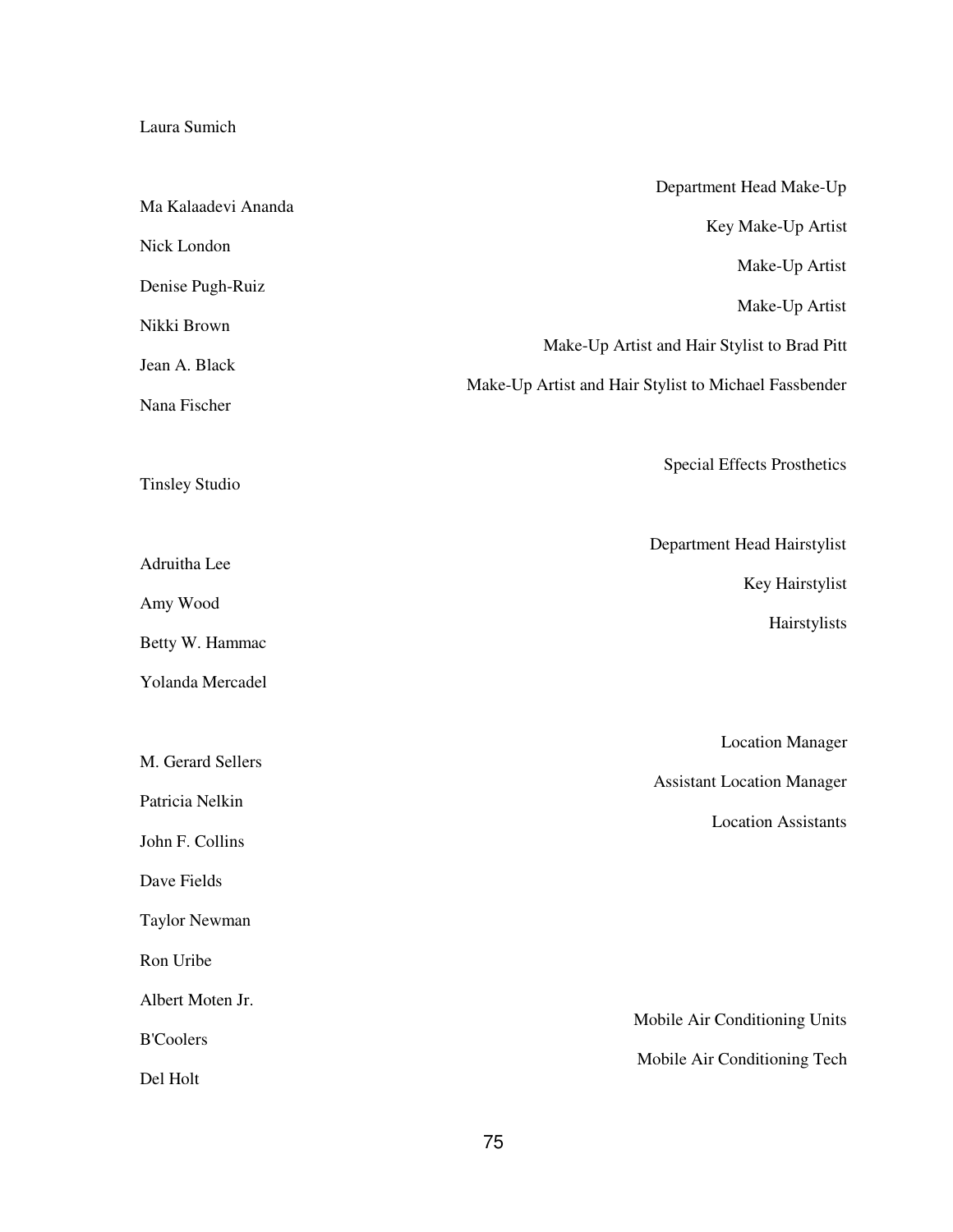|                                                                               | Special Effects Coordinator                                                                              |  |
|-------------------------------------------------------------------------------|----------------------------------------------------------------------------------------------------------|--|
| David Nash                                                                    | Special Effects Foreman                                                                                  |  |
| James Gorman                                                                  | Special Effects Technician                                                                               |  |
| Matt Hahn                                                                     |                                                                                                          |  |
| <b>Poland Perkins</b><br>Earl R. Hurst Jr.<br><b>Gwendalane Ramos</b>         | <b>Transportation Coordinator</b><br><b>Transportation Captain</b><br>Dispatcher                         |  |
| Sherman Shelton Jr.<br>Nathan Parker                                          | Second Second Assistant Director<br><b>Additional Second Second Assistant Director</b>                   |  |
| Desiree Stevenson                                                             | <b>Set Production Assistants</b>                                                                         |  |
| <b>Lindsey Fredieu</b>                                                        |                                                                                                          |  |
| Jonathan Warren                                                               |                                                                                                          |  |
| Jesse Chicco                                                                  |                                                                                                          |  |
| Derrick Bentley Wells                                                         |                                                                                                          |  |
| AnaMarie Gonzaga<br>Joan Zulfer Deplewski<br>Cathy Zulfer<br>Caroline Andrade | <b>Production Accountant</b><br><b>First Assistant Accountant</b><br><b>Second Assistant Accountants</b> |  |
| Boysie Jereza                                                                 | Payroll Accountant                                                                                       |  |
| Ariane Chatman                                                                | <b>Accounting Clerk</b>                                                                                  |  |
| Jonathan Jefferies<br>Trevanna Post, Inc.                                     | Post Production Accounting                                                                               |  |
| Dee Schuka                                                                    |                                                                                                          |  |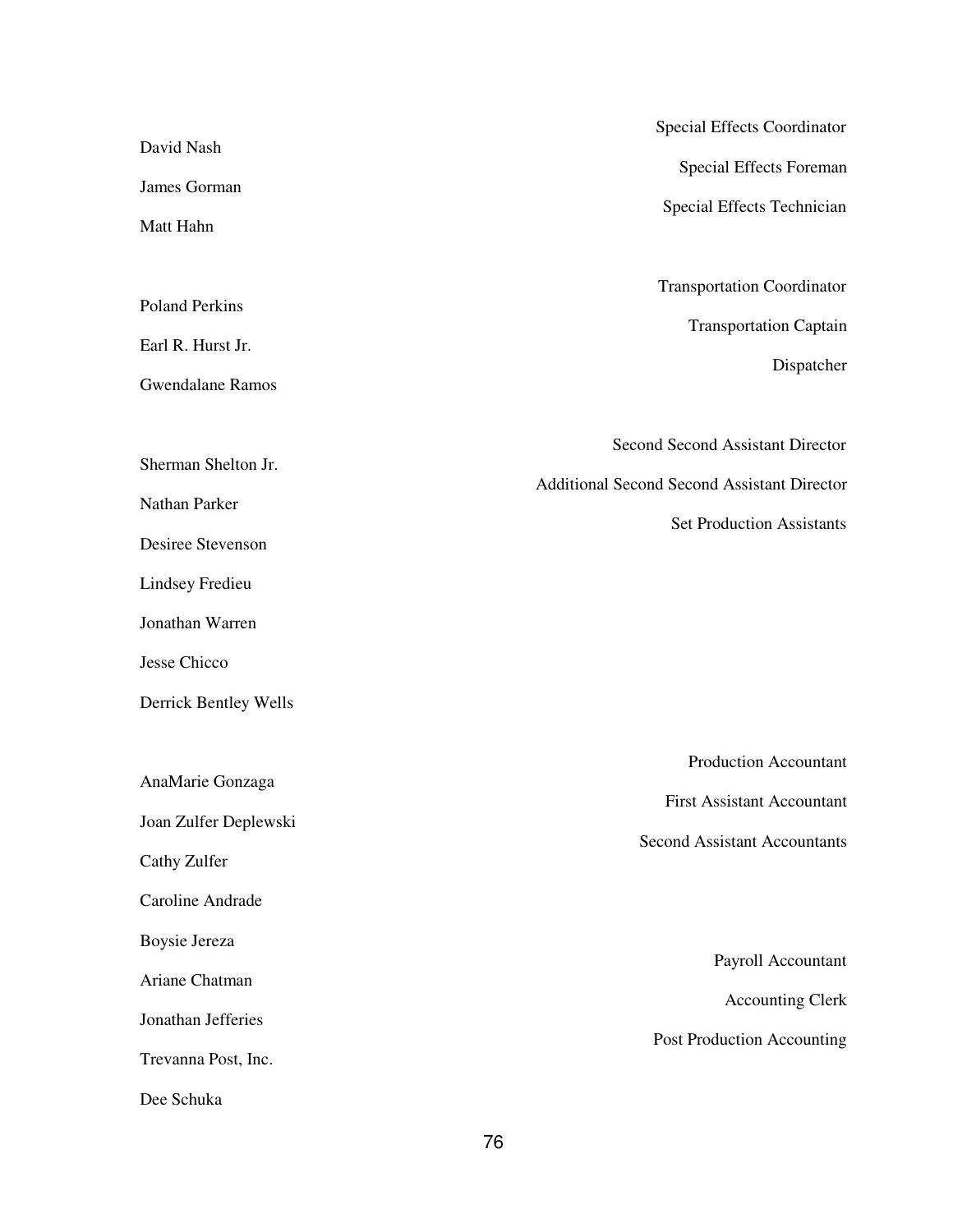|                          | Assistant to Mr. Pohlad                   |
|--------------------------|-------------------------------------------|
| Jolynn Martin            | Assistants to Ms. Gardner and Mr. Kleiner |
| Shelley Tassin           |                                           |
| Christina Oh             |                                           |
| Geoffrey Booth           | Assistant to Mr. Katagas                  |
| Nazia Khan               | Assistant to Mr. Pitt                     |
| April Lamb               | Assistants to Mr. M <sup>c</sup> Queen    |
| Eva Thomassen            |                                           |
| Jessica Pregnolato       |                                           |
|                          | <b>Casting Associates</b>                 |
| Kathy Driscoll-Mohler    |                                           |
| Melissa Kostenbauder     |                                           |
| Elizabeth Chodar         | <b>Casting Assistants</b>                 |
| Elizabeth Day            |                                           |
|                          | New Orleans Casting                       |
| <b>RPM Casting</b>       |                                           |
| Meagan Lewis             |                                           |
|                          | <b>Extras Casting</b>                     |
| <b>Caballero Casting</b> |                                           |
| <b>Brent Caballero</b>   |                                           |
| <b>Charlotte Gale</b>    | <b>Extras Casting Assistant</b>           |
|                          | <b>Voice Casting</b>                      |
| Barbara Harris           |                                           |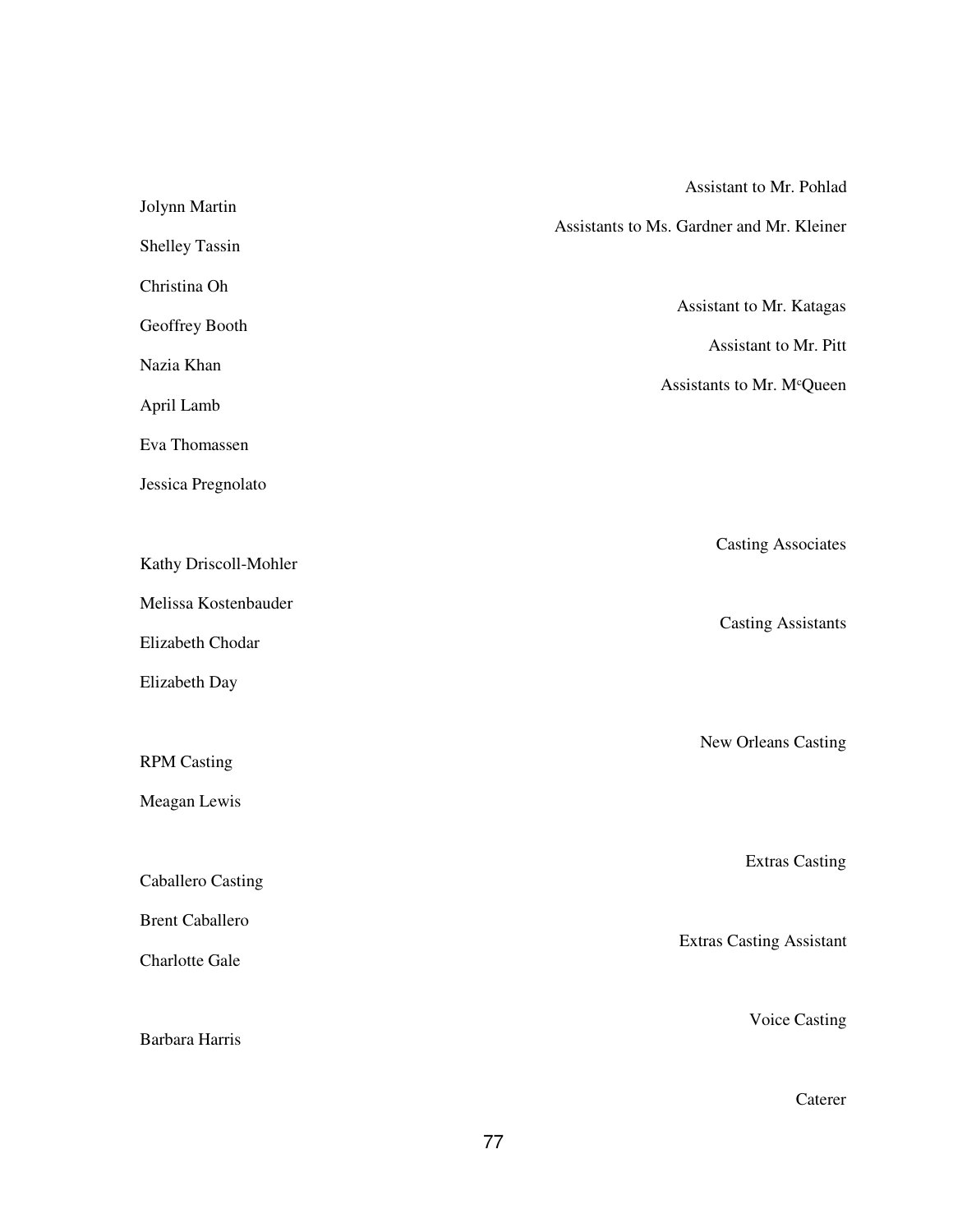| Location Gourmet, Inc.                | <b>Craft Service</b>                |
|---------------------------------------|-------------------------------------|
| John Landers                          |                                     |
| <b>Charlotte Lancaster</b>            | <b>Craft Service Assistants</b>     |
| Dottie Buck                           |                                     |
|                                       |                                     |
| Crescent Film Services, LLC           | Set Security                        |
|                                       |                                     |
| <b>Clearview Protection Services</b>  | Security for Mr. Pitt               |
| <b>Rich Malchar</b>                   |                                     |
|                                       |                                     |
| Hollywood Script Research             | <b>Script Clearances</b>            |
|                                       |                                     |
| <b>Spooky Stevens</b>                 | <b>Unit Publicist</b>               |
|                                       |                                     |
|                                       | For River Road Entertainment        |
| <b>Mitch Horwits</b>                  | President                           |
| <b>Mike Reinarts</b>                  | <b>Chief Financial Officer</b>      |
| <b>Andrew Golov</b>                   | Production Executive                |
| Christa Zofcin                        | EVP, Business and Legal Affairs     |
| Sarah Hammer                          | Head of Development                 |
|                                       | Manager, Business and Legal Affairs |
| Angie Miller                          | <b>Production Coordinator</b>       |
| Jessica Smith                         | Development Executive               |
| Tom Skapars                           | Controller                          |
| Felicity Donarski<br>Camille Campbell | Assistant to Mr. Horwits            |

# For Film4

Head of Business Affairs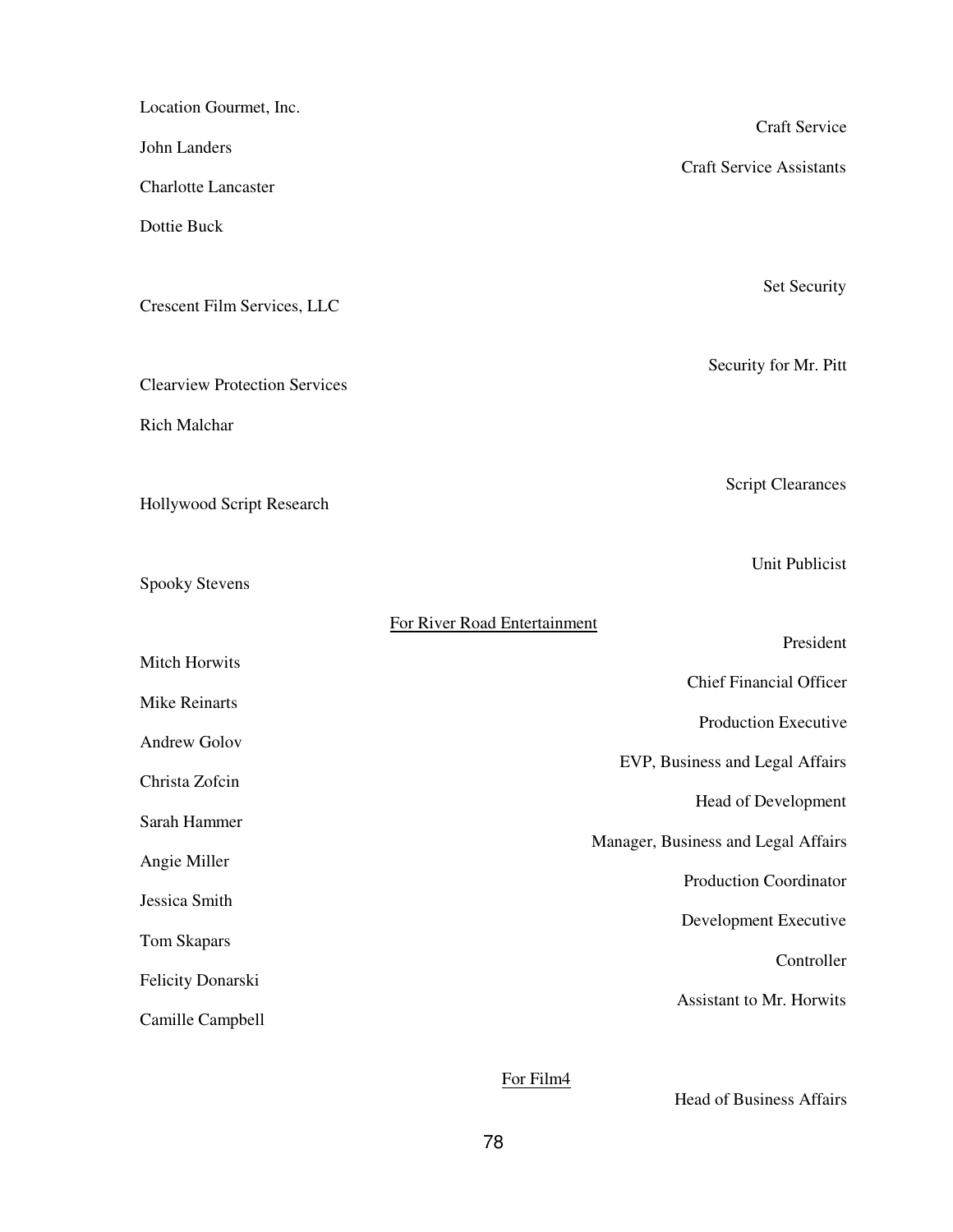| Harry Dixon                           |                        | Head of Legal                                              |
|---------------------------------------|------------------------|------------------------------------------------------------|
| Geraldine Atlee                       |                        |                                                            |
| Sam Lavender                          |                        | Head of Development                                        |
| Sue Bruce-Smith                       |                        | Head of Commercial Development                             |
| <b>Wildfire Studios</b>               | <b>Post Production</b> | Post-Production Sound Provided By                          |
| Leslie Shatz                          |                        | Sound Designer                                             |
| <b>Ryan Collins</b>                   |                        | <b>Supervising Sound Editors</b>                           |
| Robert C. Jackson                     |                        |                                                            |
| Leslie Shatz                          |                        | Re-Recording Mixers                                        |
| <b>Ryan Collins</b>                   |                        | Sound Effects Editor                                       |
| Jon Vogl                              |                        |                                                            |
| Callie Thurman                        |                        | <b>Assistant Sound Editors</b>                             |
| Sang Kim                              |                        |                                                            |
| Henry Auerbach                        |                        | Dialogue Editor                                            |
| Chris Navarro                         |                        | <b>ADR</b> Mixer                                           |
| <b>Brian Dunlop</b>                   |                        | Foley Editor                                               |
| Ellen Heuer MPSE, AMPAS               |                        | <b>Foley Artist</b>                                        |
| Joshua Reinhardt                      |                        | Foley Mixer                                                |
| <b>Timothy Limer</b>                  |                        | Mix Recordist                                              |
| Jordan O'Neill<br><b>Bryan Arenas</b> |                        | <b>Datastat Sound Consultant</b><br>Dolby Sound Consultant |
|                                       |                        | Preview Projection Engineer                                |

79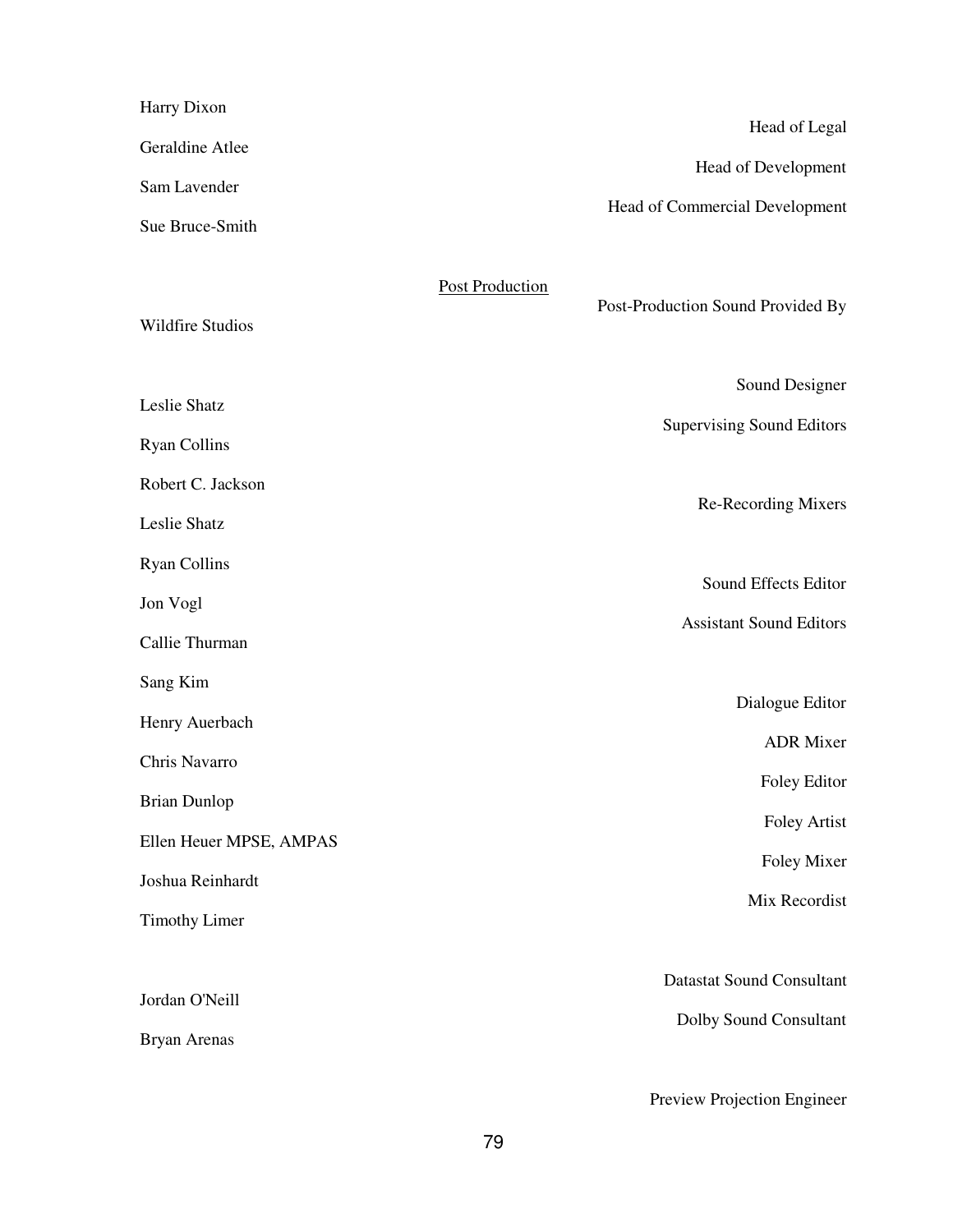Lee Tucker

| Pivotal Post           | <b>AVID Editing Systems</b>       |
|------------------------|-----------------------------------|
|                        |                                   |
| Cineworks              | Telecine and Film Laboratory      |
| Vince Hogan            |                                   |
| Boyd Ford              |                                   |
|                        | Digital Intermediate Services     |
| Company 3              | DI Colorist                       |
| Tom Poole              |                                   |
| Giovanni DiGiorgio     | DI Assistant                      |
| John Diesso            | DI Conform                        |
| Joe Guzman             | DI Project Manager, Los Angeles   |
| Anne Johnson           | DI Project Manager, New York      |
| David Feldman          | Account Executive                 |
|                        |                                   |
| Vertigo                | Main/End Title Design             |
| Antony Buonomo         |                                   |
|                        | <b>Visual Effects</b>             |
| Wildfire Post NOLA     |                                   |
| <b>Dottie Starling</b> | Visual Effects Supervisor         |
| Lauren Ritchie         | <b>Visual Effects Producer</b>    |
| Katie McCall           | <b>Visual Effects Coodinators</b> |
| Elbert Irving IV       |                                   |
| Andrey Drogobetski     | Lead Visual Effects Compositor    |
| Rocco Gioffre          | <b>Lead Matte Painter</b>         |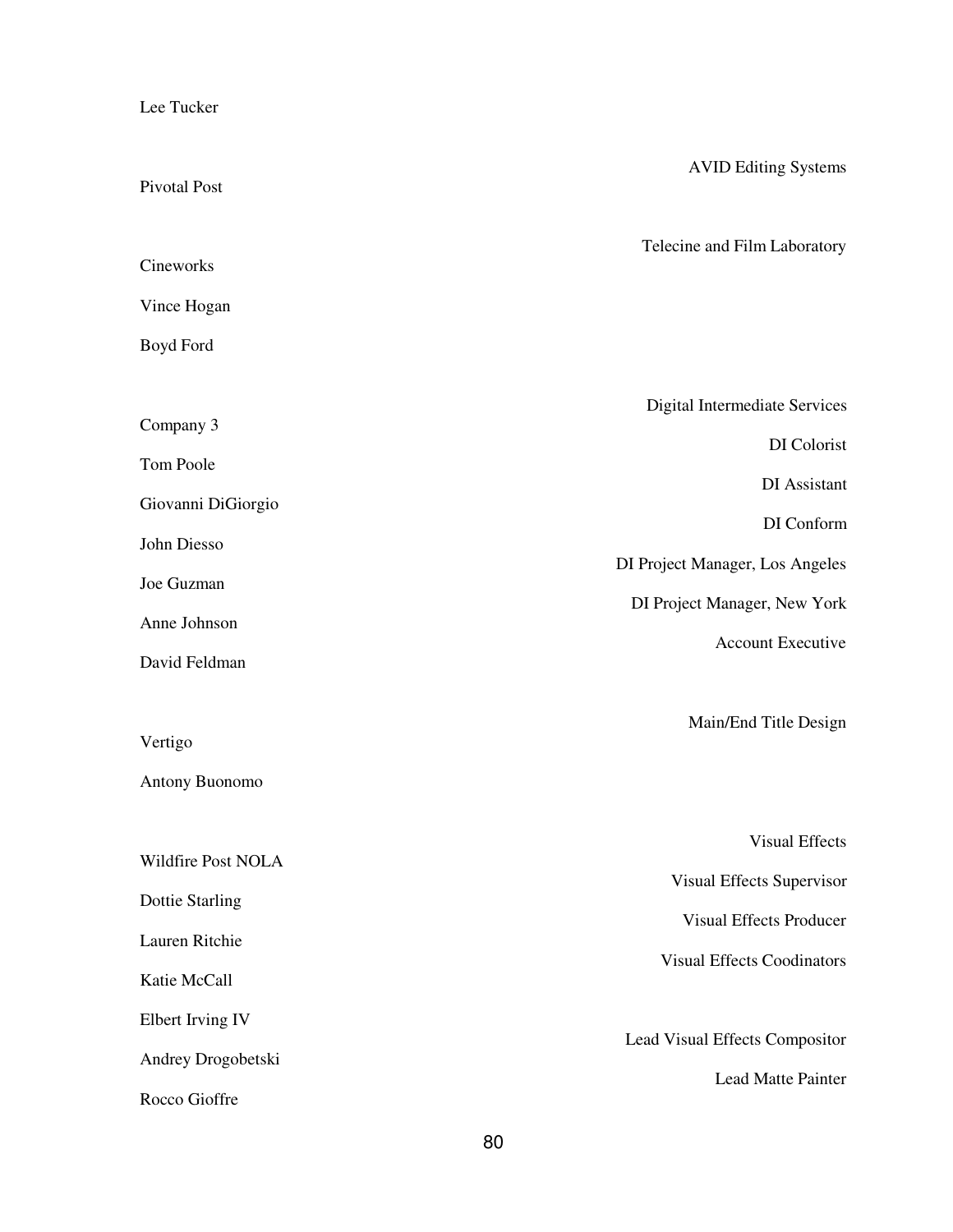| <b>Anthony Castro</b>  | Compositors                                        |
|------------------------|----------------------------------------------------|
| Victor Fernandez       |                                                    |
| Andrew Stillinger      |                                                    |
| Ligia Weibelt          | Roto/2d                                            |
| <b>Steven Young</b>    | <b>Assistant Production Coordinator</b>            |
| Greg-Paul Malone       | Flame Artist                                       |
|                        | <b>Additional Visual Effects</b>                   |
| <b>Crafty Apes</b>     | Visual Effects Supervisor                          |
| Tim LeDoux             | Digital Effects Supervisor                         |
| Chris LeDoux           |                                                    |
|                        | <b>Additional Music</b>                            |
| Benjamin Wallfisch     | <b>Featured Musicians</b>                          |
| Ann Marie Calhoun      |                                                    |
| Nico Abondolo          |                                                    |
| <b>Tristan Schulze</b> |                                                    |
| Bob Badami             | Score Wrangler<br><b>Music Production Services</b> |
| Steven Kofsky          |                                                    |
| Czarina Russell        | Score Coordinator                                  |
| Catherine Wilson       | Music Editors                                      |
| Katrina Schiller       |                                                    |
| <b>Brian Wherry</b>    | <b>Technical Consultants</b>                       |
| Chuck Choi             |                                                    |
| Victoria de la Vega    |                                                    |
| Mark Wherry            | Digital Instrument Design                          |
| Daniel Kresco          | Score Mixer                                        |
|                        | Recording and Mixing Studio                        |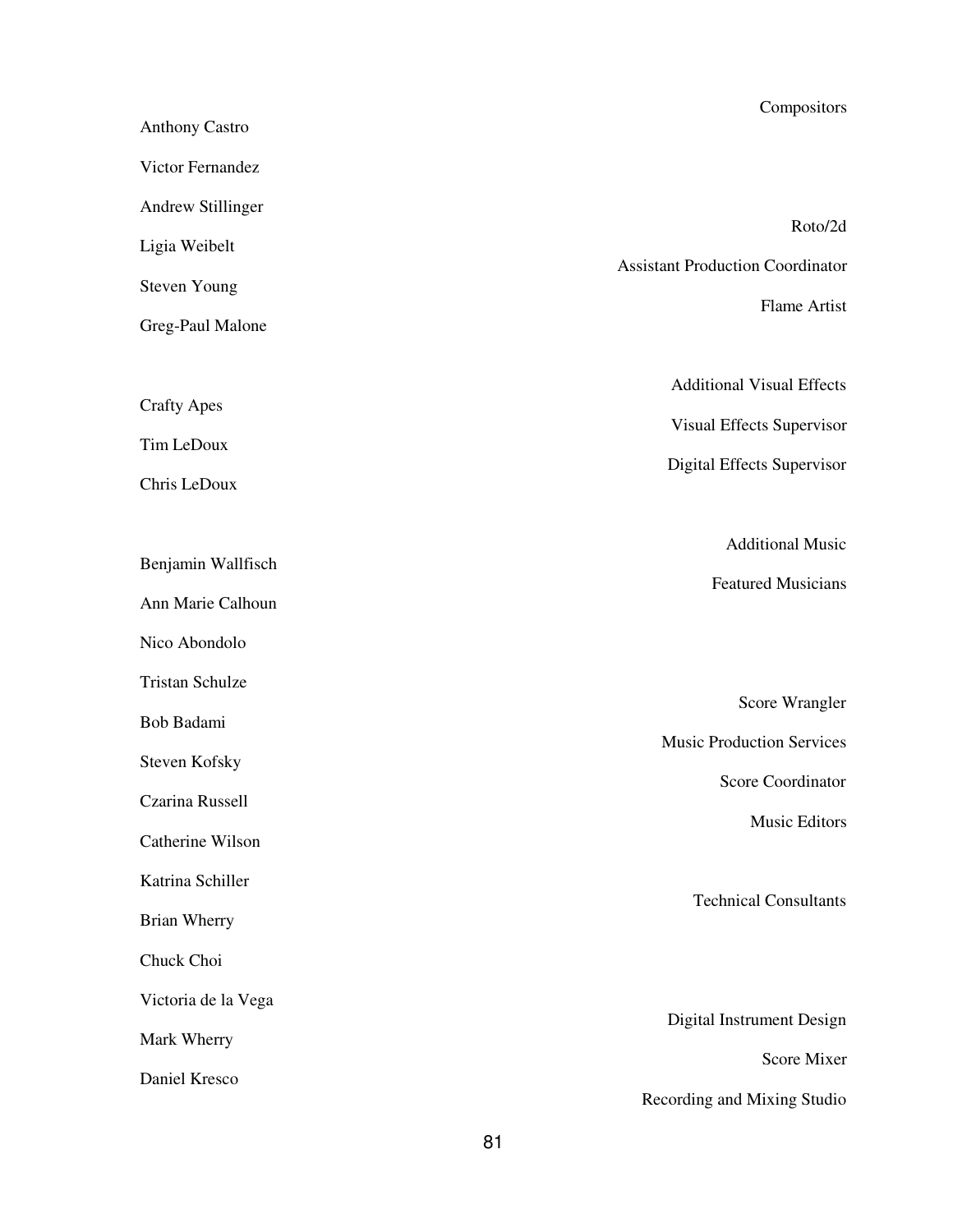Remote Control Productions

| Deluxe                                           | Film, Prints and Laboratory                 |
|--------------------------------------------------|---------------------------------------------|
| <b>Ease Entertainment Services</b>               | Production Accounting                       |
| Greenberg Glusker Fields Claman & Machtinger LLP | Production Legal                            |
| Ken Basin                                        |                                             |
| Alexander J. Plitt                               |                                             |
| <b>Christine Bergren</b>                         | Music Legal                                 |
| Camera Service Center                            | Cameras                                     |
| Cinelease                                        | Lighting and Grip Equipment                 |
| Orange Whip Grip                                 |                                             |
| Hellfire Rigging, LLC                            |                                             |
| Chapman Leonard Studio Equipment, Inc.           | <b>Camera Cranes and Dollies</b>            |
| Gallagher Entertainment<br>OneBeacon             | Insurance                                   |
| Film Finances, Inc.                              | <b>Completion Guaranty</b>                  |
| Summit Entertainment                             | <b>International Sales and Distribution</b> |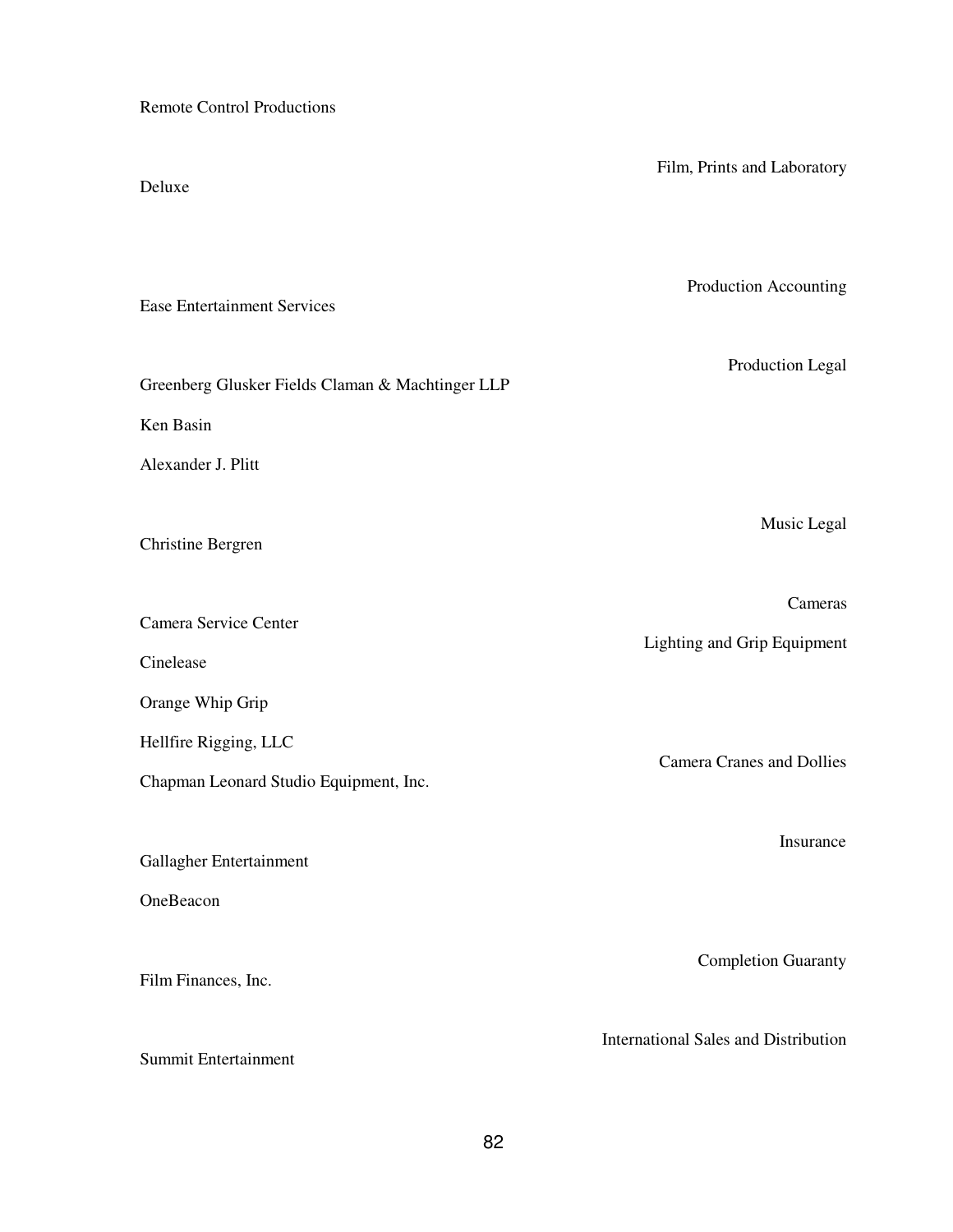My Lord, Sunshine The Devil's Dream Written by Nicholas Britell Arranged by Nicholas Britell and Tim Fain Performed by Roosevelt Credit and David Hughey Performed by Tim Fain

Trio in B-flat, D471 The Old Promenade Written by Franz Schubert Written by Nicholas Britell Arranged by Nicholas Britell and Tim Fain Performed by Tim Fain Performed by Tim Fain and Caitlin Sullivan

Money Musk Run Nigger Run Arranged by Nicholas Britell and Tim Fain Collected, Adapted and Arranged by Performed by Tim Fain John A. Lomax and Alan Lomax

Awake On Foreign Shores Apache Blessing Song Written and Performed by Colin Stetson Written and Performed by Chesley Wilson Courtesy of Constellation

By Arrangement with Third Side Music Inc.

Cotton Song Miller's Reel Written by Nicholas Britell Arranged by Nicholas Britell and Tim Fain

Performed by Tim Fain

Yarney's Waltz O Teach Me Lord Written by Nicholas Britell Written by Nicholas Britell Performed by Tim Fain and Caitlin Sullivan Performed by Tami Tyree, Roosevelt Credit,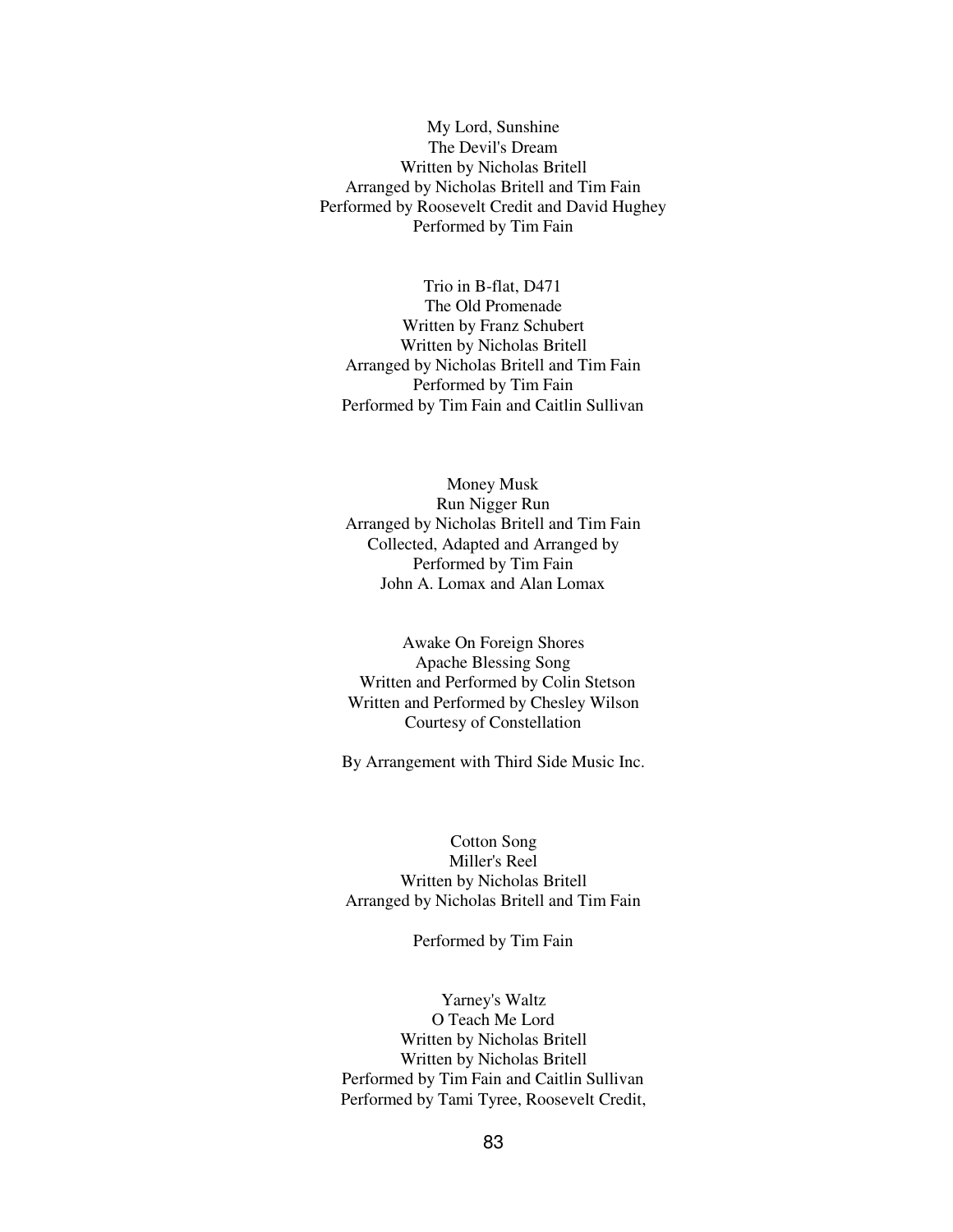David Hughey, and Dan'yelle Williamson

John Roll Jordan Roll Written by John Davis Written by Nicholas Britell

Special Thanks to The State of Louisiana Cast & Crew Entertainment Services Nims Center Studios New Orleans Oudezijds314 Pivotal Post PPI Products KohGenDo Cosmetics M.A.C. Murad Makeup Forever Angels The Costumiers

American Humane Association monitored the animal action. No animals were harmed®. (AHAD 03725)

Neither Twentieth Century Fox Film Corporation, Regency Entertainment (USA), Inc., Bass Films, LLC nor Monarchy Enterprises S.a.r.l. received any payment or other consideration, nor entered into any agreement, for the depiction of tobacco products in this film.

> FILMED ON LOCATION IN THE STATE OF LOUISIANA FILMED ON LOCATION IN JEFFERSON PARISH



FILMED IN JEFFERSON LOGO

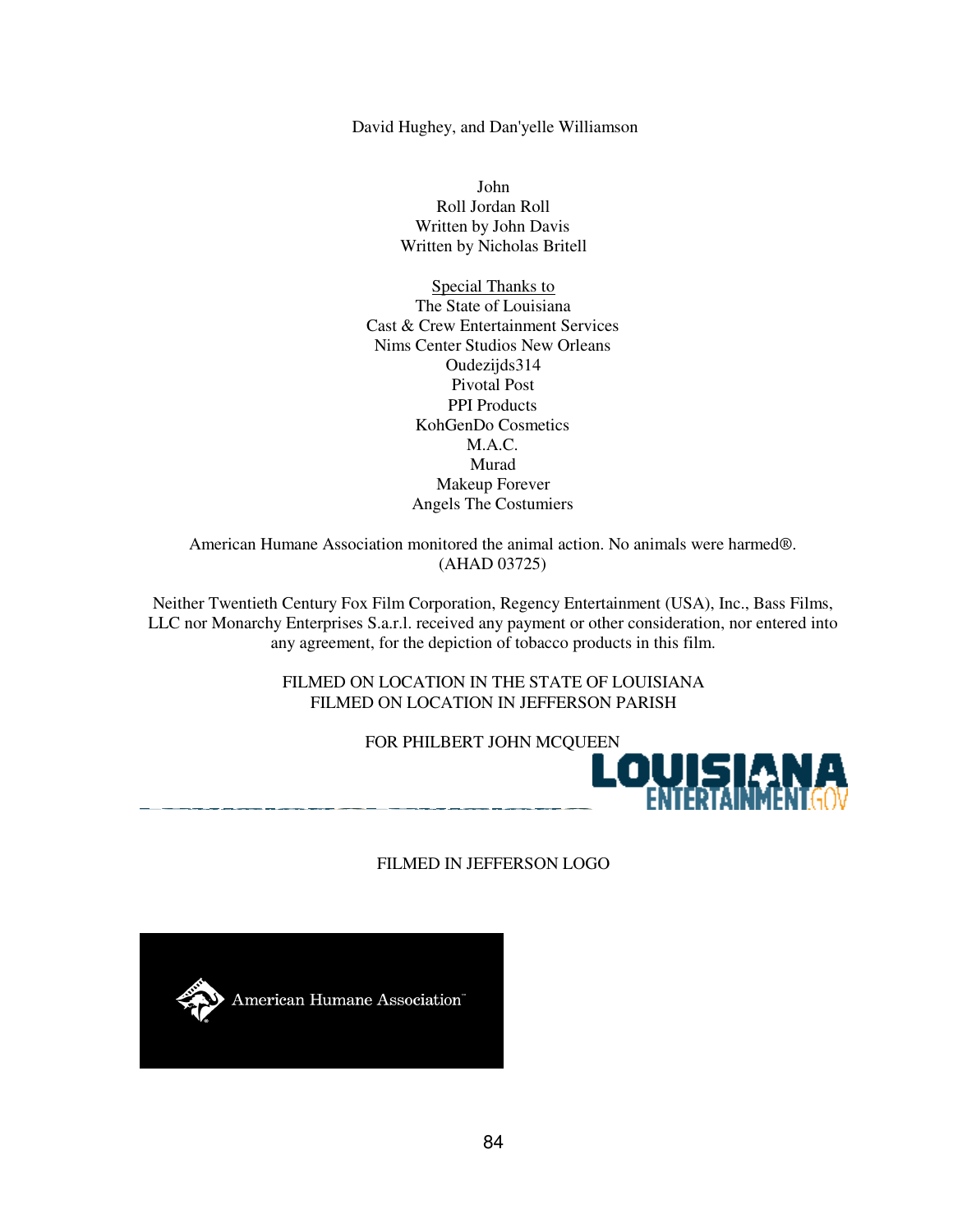CSC LOGO



# deluxe







DATASAT LOGO